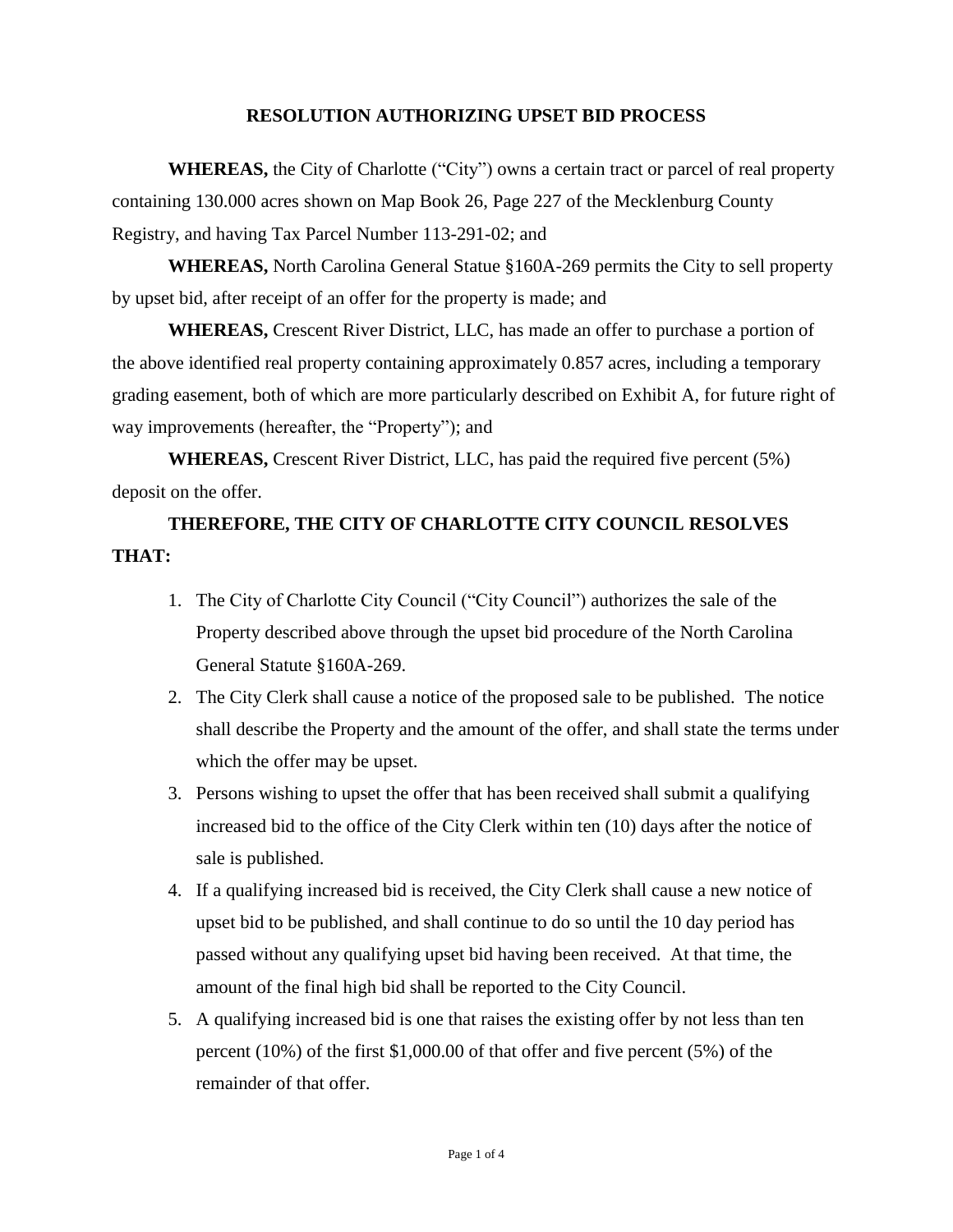- 6. A qualifying increased bid must also be accompanied by a deposit in the amount of five percent (5%) of the bid; the deposit may be made in cash, cashier's check, certified check, or other immediately available funds. The City will return the deposit on any bid not accepted, and will return the deposit on an offer subject to upset if a qualifying higher bid is received. At closing, the City will return the deposit of the final high bidder or credit the amount thereof toward the purchase price.
- 7. The terms of the final sale are that;
	- a. The offer that the City Council intends to accept, subject to the upset bid procedures provided by statute, is \$22,125.00. Any upset bids shall be based upon the total amount proposed to be accepted by the City Council. The final high bidder shall, before closing and at its expense, cause to be made a mutually acceptable survey of the Property.
	- b. Upon acceptance of the final high bid by the City Council, the high bidder shall have sixty (60) days from said approval to conduct title examinations and such environmental studies and examinations as Buyer deems necessary.
	- c. The City must approve the final high offer before the sale is closed, which it will consider, unless the Property is withdrawn from sale, within 30 days after the final upset bid period has passed.
	- d. The buyer must pay with cash, or other good funds, at the time of closing.
- 8. The City reserves the right to withdraw the Property from sale at any time before the final high bid is accepted, and the right to reject at any time all bids.
- 9. If there are no further qualifying upset bids, the City Council may accept the offer and sale the Property to the highest bidder.

Adopted this day of 2021.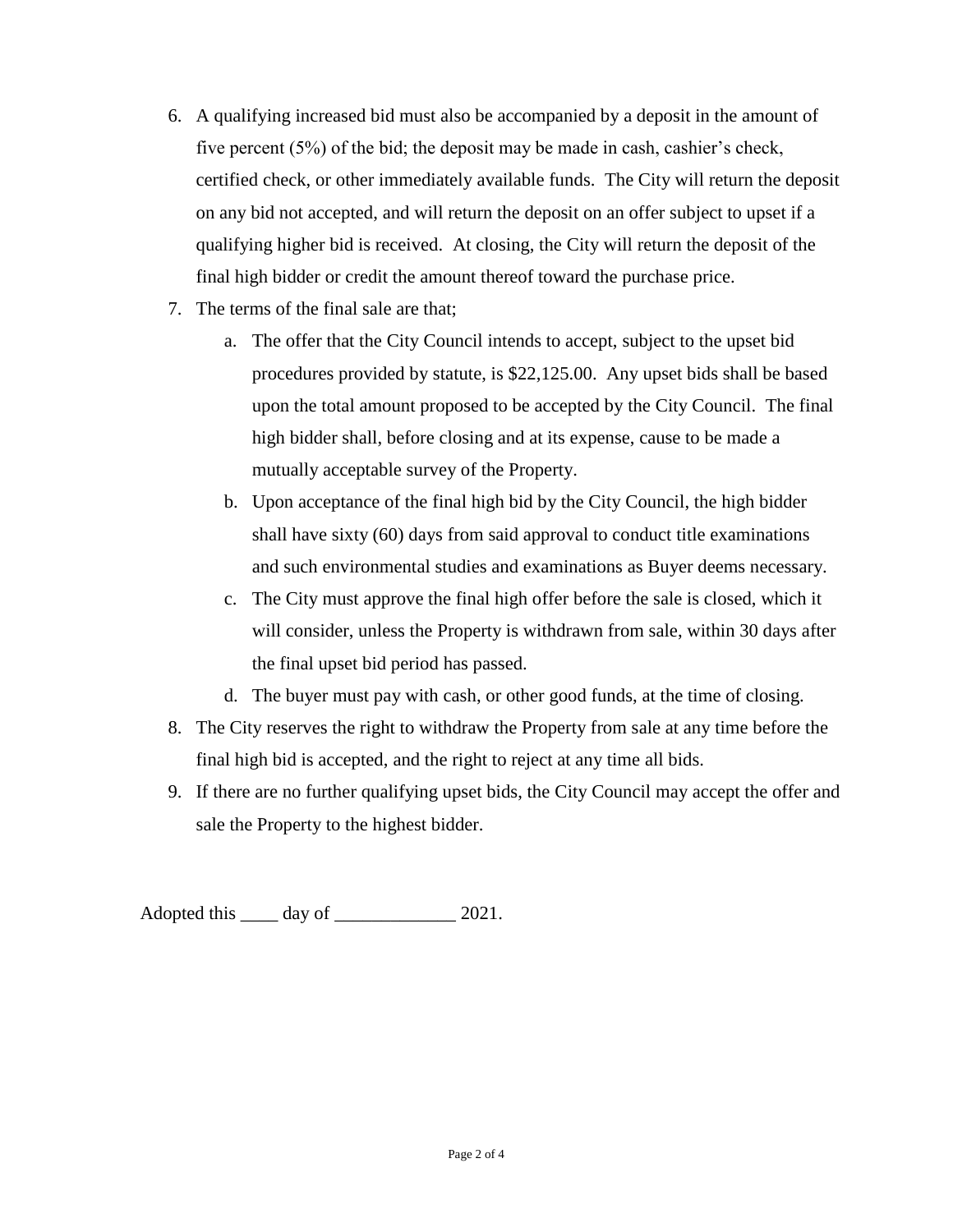### **EXHIBIT A**

#### **FEE SIMPLE AREA**

COMMENCING at NGS Monument 'Horton', having North Carolina Grid Coordinates of N:530,272.85 and E:1,411,689.07; THENCE South 88 degrees 42 minutes 33 seconds West, a ground distance of 4,813.69 feet to the POINT OF BEGINNING; said point being an existing #4 rebar along the southerly line of Crescent River District, LLC (now or formerly) as described in Deed Book 32152, page 282 of the Mecklenburg County Registry; THENCE with the southerly line of the aforementioned Crescent River District, LLC North 81 degrees 47 minutes 00 seconds East, a distance of 47.05 feet to a calculated point at the centerline of Dixie River Road, an apparent 60-foot public right of way, and marking the southeasternmost corner of the aforementioned Crescent River District, LLC; THENCE along the centerline of Dixie River Road the following four (4) courses and distances: 1) [L1] South 42 degrees 25 minutes 02 seconds West, a distance of 101.34 feet to a calculated point; 2) THENCE [L2] South 46 degrees 04 minutes 23 seconds West, a distance of 203.67 feet to a calculated point; 3) THENCE [L3] South 47 degrees 02 minutes 46 seconds West, a distance of 257.09 feet to a calculated point; 4) THENCE South 46 degrees 07 minutes 10 seconds West, a distance of 412.06 feet to a calculated point within the centerline of Dixie River Road; THENCE leaving said centerline and with a new line the following five (5) courses and distances: 1) [L6] North 43 degrees 23 minutes 38 seconds West, a distance of 27.49 feet to a new right of way monument; 2) THENCE [L7] North 45 degrees 53 minutes 37 seconds East, a distance of 202.23 feet to a new right of way monument; 3) THENCE [L8] North 43 degrees 48 minutes 31 seconds East, a distance of 427.56 feet to a new right of way monument; 4) THENCE [L9] North 45 degrees 55 minutes 57 seconds East, a distance of 150.01 feet to a right of way monument; 5) THENCE [L10] North 46 degrees 20 minutes 52 seconds East, a distance of 134.42 feet to a right of way monument along the southerly line of the aforementioned Crescent River District, LLC; THENCE with said line North 81 degrees 47 minutes 00 seconds East, a distance of 26.58 feet to an existing #4 rebar and POINT OF BEGINNING, having an area of 0.857 Acres, all as shown on survey plat entitled "Dixie River Road Right of Way Dedication Plat," dated 1/5/2021 by Seth F. Martin, PLS of LDSI, Inc.

## **TEMPORARY GRADING EASEMENT AREA**

COMMENCING at NGS Monument 'Horton', having North Carolina Grid Coordinates of N:530,272.85 and E:1,411,689.07; THENCE South 88 degrees 42 minutes 33 seconds West, a ground distance of 4,813.69 feet to an existing #4 rebar along the southerly line of Crescent River District, LLC (now or formerly) as described in Deed Book 32152, page 282 of the Mecklenburg County Registry; THENCE with the southerly line of the